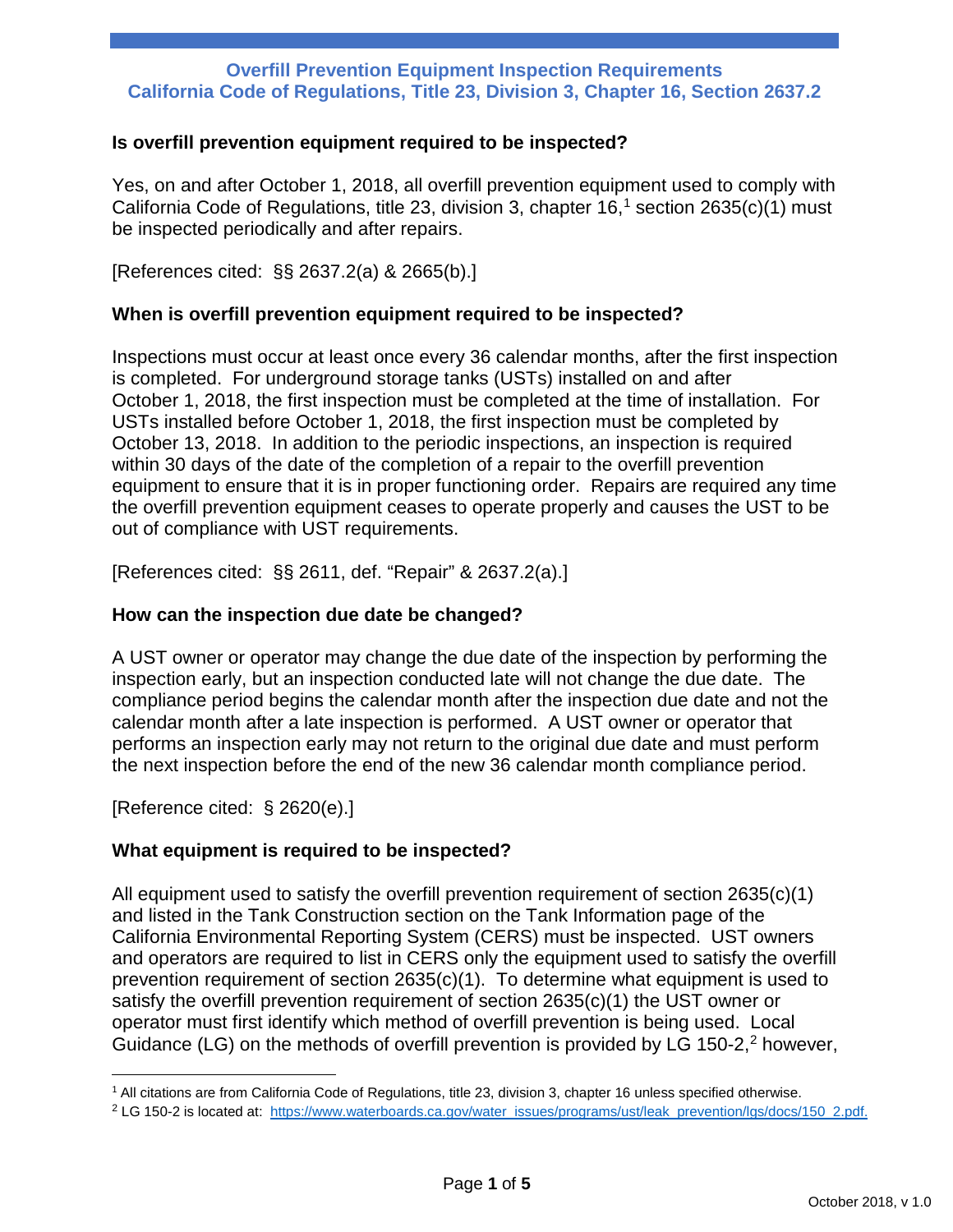the summary table (Appendix 1) enclosed in this document supersedes the summary table enclosed with LG 150-2.

[Reference cited: § 2711(a)(6).]

### **How is the inspection performed?**

Manufacturer guidelines must be used if the guidelines meet the inspection criteria as defined below. If manufacturer guidelines do not exist or the manufacturer guidelines do not meet the inspection criteria, you must use an industry code or engineering standard, such as *Petroleum Equipment Institute's Recommended Practices 1200*. In the event that there are no manufacturer guidelines, industry codes, or engineering standards, or they do not meet the inspection criteria, then you must use a method developed by a California registered professional engineer.

The inspection procedure used will determine inspection activities such as removing the drop tube from the tank or flow restrictors from the vent piping. At a minimum, the inspection criteria for overfill prevention equipment must determine: 1) if the equipment is set at the correct level in the tank; and 2) if the equipment will activate when the substance stored reaches that level. The section titled *Overfill Prevention Recommendations* in LG 150-2 provides information on conditions that could prevent overfill prevention equipment from activating and must be considered when determining if the inspection procedure meets the inspection criteria.

[Reference cited: § 2637.2(b).]

# **What determines a passing or failing result?**

A passing result is when the overfill prevention equipment inspected is set at the correct level and the equipment is in a condition that it will activate when the stored substance reaches that level. If the overfill prevention equipment fails the inspection, the UST service technician must provide an explanation for why the equipment failed.

[Reference cited: § 2637.2(b).]

 $\overline{a}$ 

# **Who must perform the inspection?**

The inspection must be performed by a qualified UST service technician possessing training or certification provided by: 1) the manufacturer of the overfill prevention equipment being inspected; 2) the developer of the industry code or engineered standard used to inspect the equipment; or 3) the engineer that developed the inspection method used to inspect the equipment. If training or certification from the manufacturer of the overfill prevention equipment or the developer of the inspection

Please note that the following citations in LG 150-2 will move effective October 1, 2018. Section 2635(b) will move to section  $2635(c)(1)$  and section  $2635(b)(2)(A)$  through (D) will move to  $2635(c)(1)(A)$  through (D).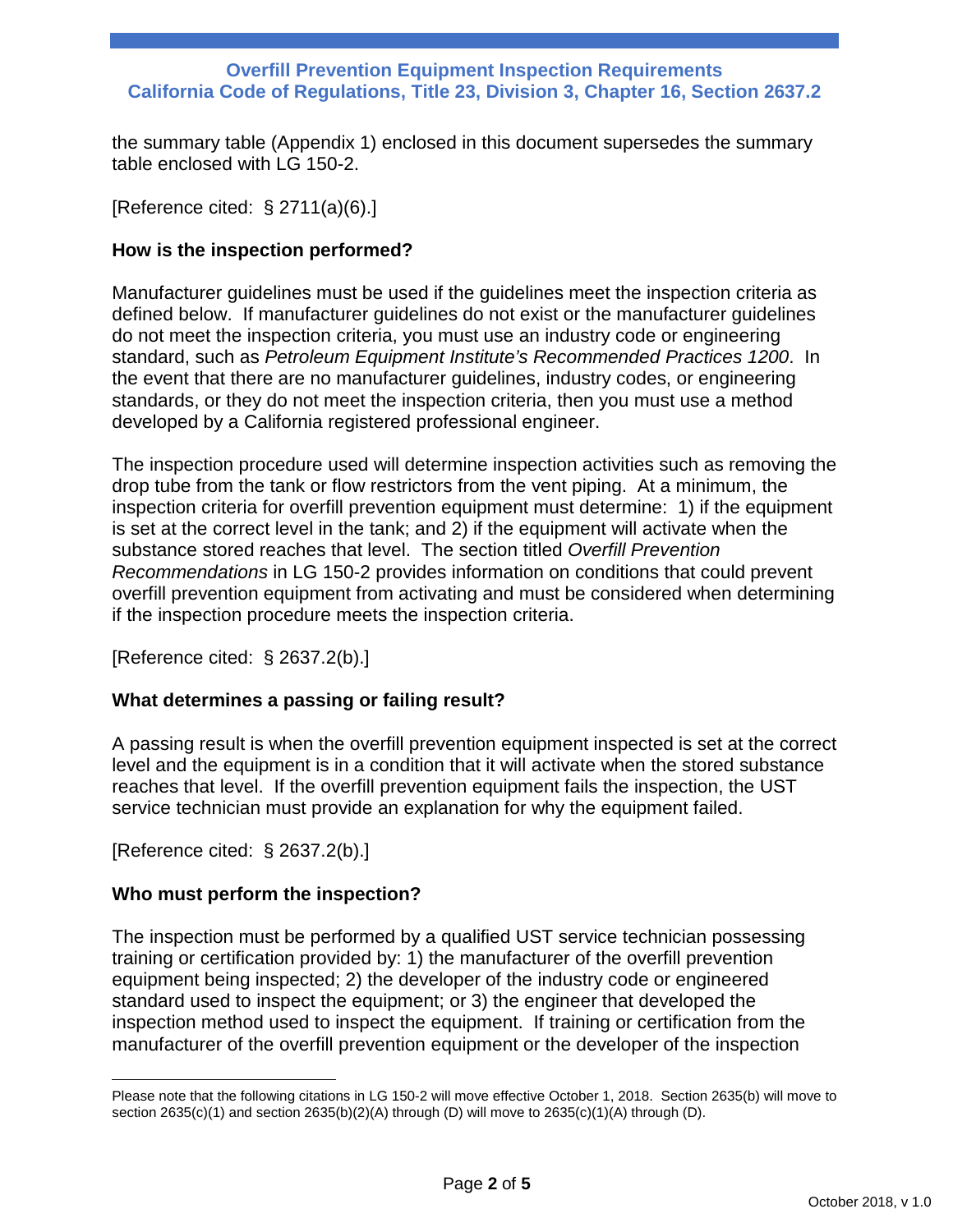procedure used does not exist, then the UST service technician must have comparable training and certification. Comparable training or certification is training or certification in an inspection procedure applicable to the device or system. For example, if a UST service technician will be inspecting a drop tube shut-off valve using manufacturer guidelines but the manufacturer is no longer in business, then the UST service technician may receive training and certification from a manufacturer with comparable inspection procedures to satisfy the training or certification requirement.

[References cited: §§ 2637.2(c), 2715(f)(2)(D) & (E).]

# **How is the inspection documented?**

The results of the inspection must be recorded on the *Overfill Prevention Equipment Inspection Report Form*. A copy of the procedure used to inspect the equipment must be attached to the form, along with any data collected to determine if the overfill prevention equipment "passed" or "failed" the inspection. The completed *Overfill Prevention Equipment Inspection Report Form*," the attached procedure, and data collected must be submitted to the Unified Program Agency (UPA) within 30 days from the date of the inspection by hand-delivery, mail, facsimile, or other electronic methods. The UST owner or operator must retain a copy of the inspection report on-site, or offsite at a readily available accessible location, if approved by the local agency.

[References cited: §§ 2637.2(d), (e), & 2712(b)(1)(G).]

# **Is notification required prior to performing the inspection?**

Yes, UST owners or operators must notify their UPA at least 48 hours prior to conducting the inspection. The notification provides an opportunity to the UPA to incorporate the inspection into their schedule so that they can witness the inspection, however, the UPA is not required to be present for the inspection to occur.

[Reference cited: §§ 2637.2(f).]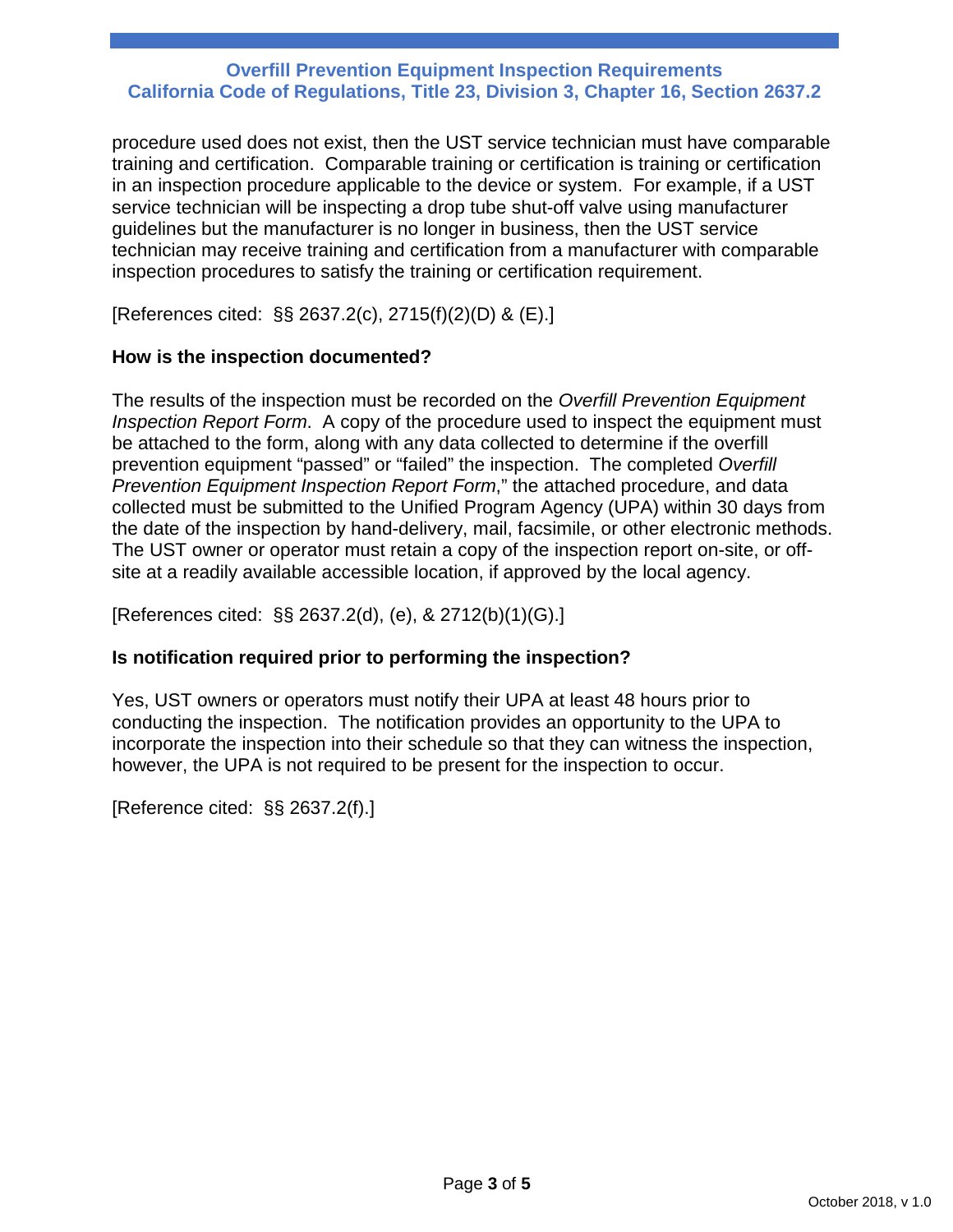#### **Does performing the overfill prevention inspection have any impact on vapor recovery equipment?**

Refer to the section titled *California Air Resources Board and Local Districts* in LG 150-2.

If there are further questions regarding the overfill prevention inspection please contact UST Leak Prevention Unit staff at:

[https://www.waterboards.ca.gov/water\\_issues/programs/ust/contacts/ust\\_staff.shtml.](https://www.waterboards.ca.gov/water_issues/programs/ust/contacts/ust_staff.shtml)

Enclosure (1)

1. Appendix 1: Summary of Underground Storage Tank Overfill Prevention Options

| <b>Documents with Superseded Content</b>                      |                  |  |  |  |  |  |
|---------------------------------------------------------------|------------------|--|--|--|--|--|
| LG 150-2 and Enclosure: Underground Storage Tank Overfill     | <b>July 2007</b> |  |  |  |  |  |
| <b>Prevention Systems</b>                                     |                  |  |  |  |  |  |
| LG-159: Annual Underground Storage Tank Compliance            | May 2011         |  |  |  |  |  |
| <b>Inspection Handbook</b>                                    |                  |  |  |  |  |  |
| Overview of UST Containment and Monitoring Requirements       | <b>June 2008</b> |  |  |  |  |  |
| LG-167: Qualifications & Scope of Work for UST Installers and | March 2006       |  |  |  |  |  |
| <b>Service Technicians</b>                                    |                  |  |  |  |  |  |